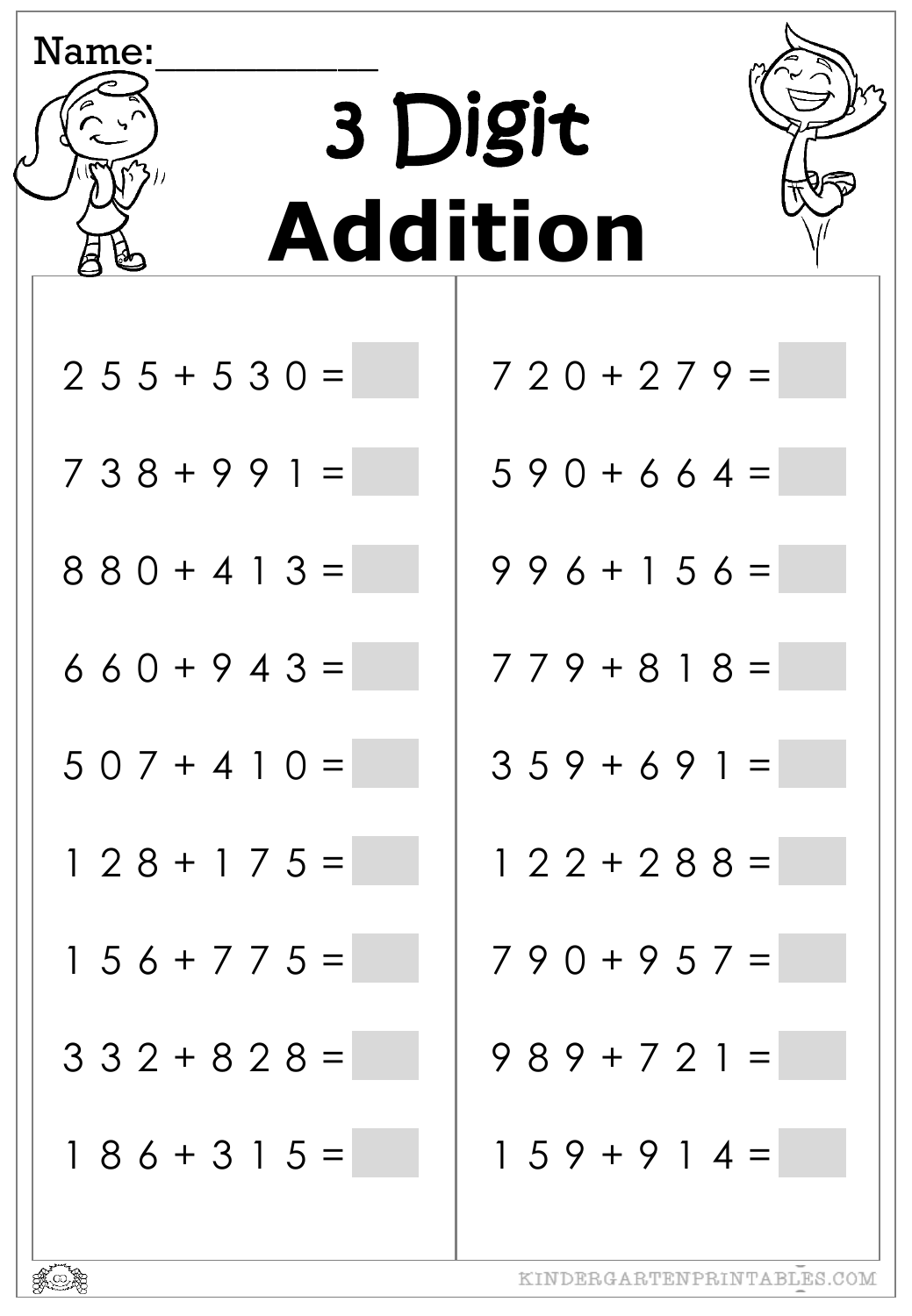| Name:           |               |  |
|-----------------|---------------|--|
|                 | 3 Digit       |  |
|                 |               |  |
| <b>Addition</b> |               |  |
|                 |               |  |
| $610 + 170 =$   | $557 + 828 =$ |  |
| $364+817=$      | $617 + 563 =$ |  |
| $107 + 761 =$   | $586+672=$    |  |
| $502 + 520 =$   | $328 + 633 =$ |  |
| $724+649=$      | $113 + 894$   |  |
| $879 + 399 =$   | $890 + 808 =$ |  |
| $576 + 880 =$   | $213 + 503 =$ |  |
| $397 + 273 =$   | $665 + 184 =$ |  |
| $313+426=$      | $343 + 360 =$ |  |
|                 |               |  |



r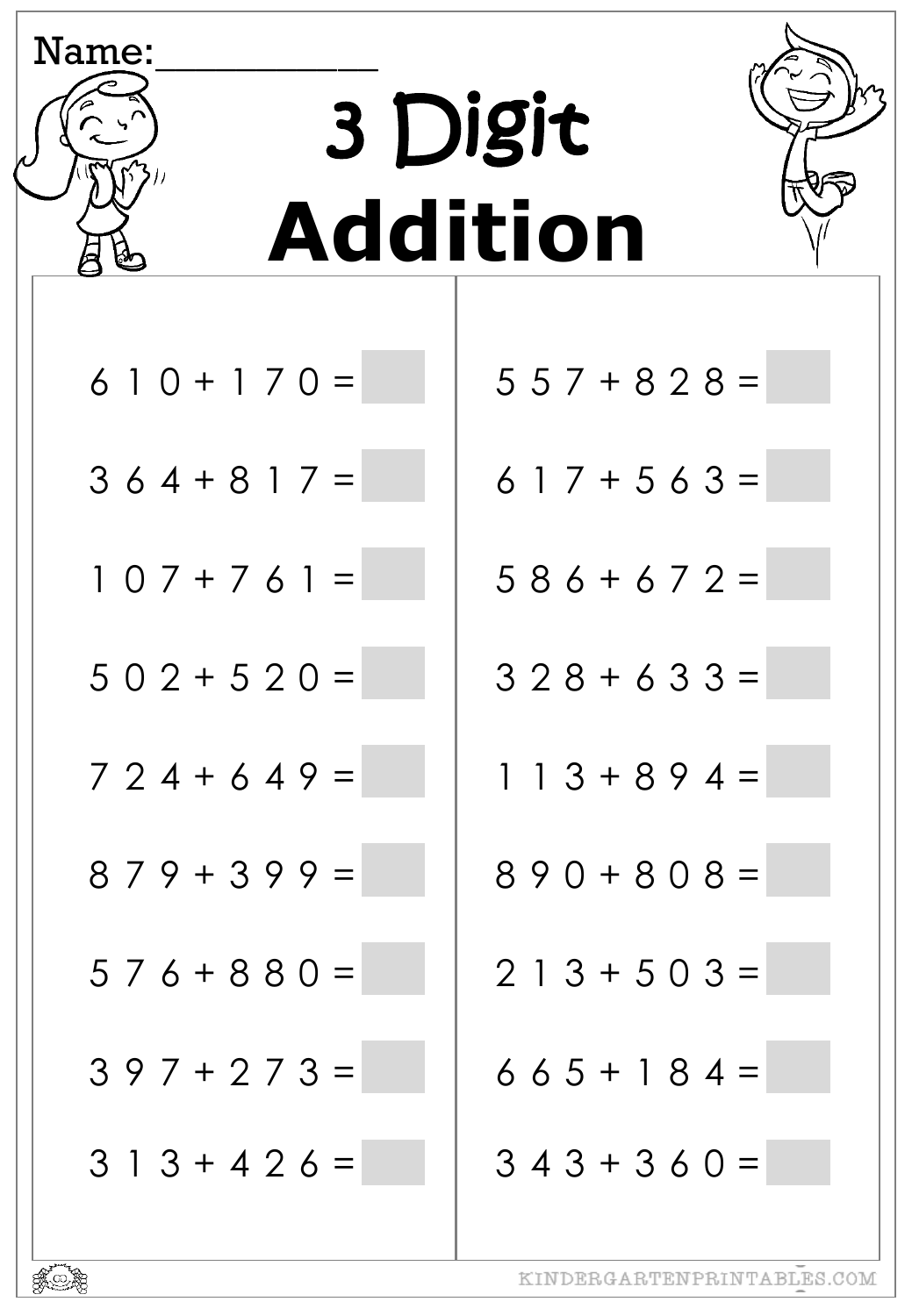| Name:           |               |
|-----------------|---------------|
|                 | 3 Digit       |
| <b>Addition</b> |               |
| $380 + 100 =$   | $751 + 520 =$ |
| $733+775=$      | $666+629=$    |
| $968 + 502 =$   | $754+555=$    |
| $670+428=$      | $338 + 268 =$ |
| 5 1 2 + 3 8 0 = | 778+391=      |
| $187 + 906 =$   | $102 + 572 =$ |
| $814+762=$      | $311 + 664 =$ |
| $362+392=$      | $735+720=$    |
| $832+891=$      | $766+866=$    |

 ${\tt KINDERGARTENPRINTABLES. COM}$ 

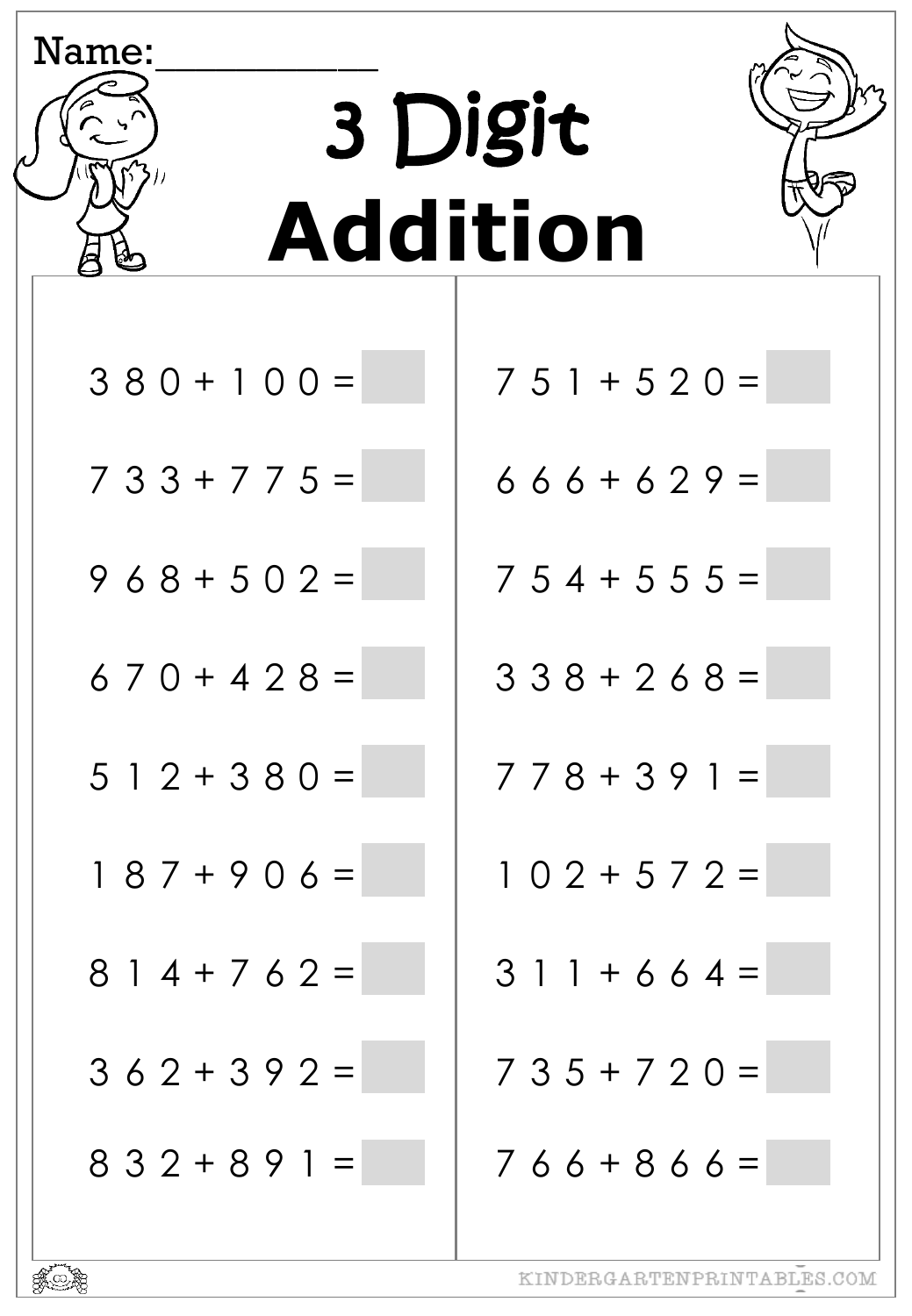

| 856            | 692         | 945           | 900                                    | 374              |
|----------------|-------------|---------------|----------------------------------------|------------------|
| +667           |             | $+ 622 + 139$ | $+301$                                 | $+ 4 3 0$        |
| 731            | 860         | 481           | 101                                    | 187              |
| + 335          |             | $+336 +388$   | $+320$                                 | $+ 664$          |
| 793            | 957         | 291           | 572                                    | 9 1 2            |
| + 8 1 0        | $+ 4 7 1$   | $+ 5 2 0$     | $+ 6 1 2$                              | $+ 907$          |
| 703<br>$+ 601$ | $+ 624$     | 508 967       | 269<br>+ 487 + 795                     | 627<br>$+ 184$   |
| 833            | 349         | 827           | 141                                    | 4 0 5            |
| + 8 0 8        | + 6 7 7     |               | + 7 8 7 + 9 0 7                        | $+305$           |
| 119            | 709         | 882           | 596                                    | 533              |
| + 8 2 6        | $+ 704$     | $+ 4 4 0$     | + 8 8 9                                | $+245$           |
|                | 535 257 377 |               | 360<br>+ 7 6 4 + 4 3 0 + 6 2 3 + 6 2 1 | 679<br>$+ 1 4 2$ |

3 Digit

Name:

**Addition**

**KOR** KINDERGARTENPRINTABLES.COM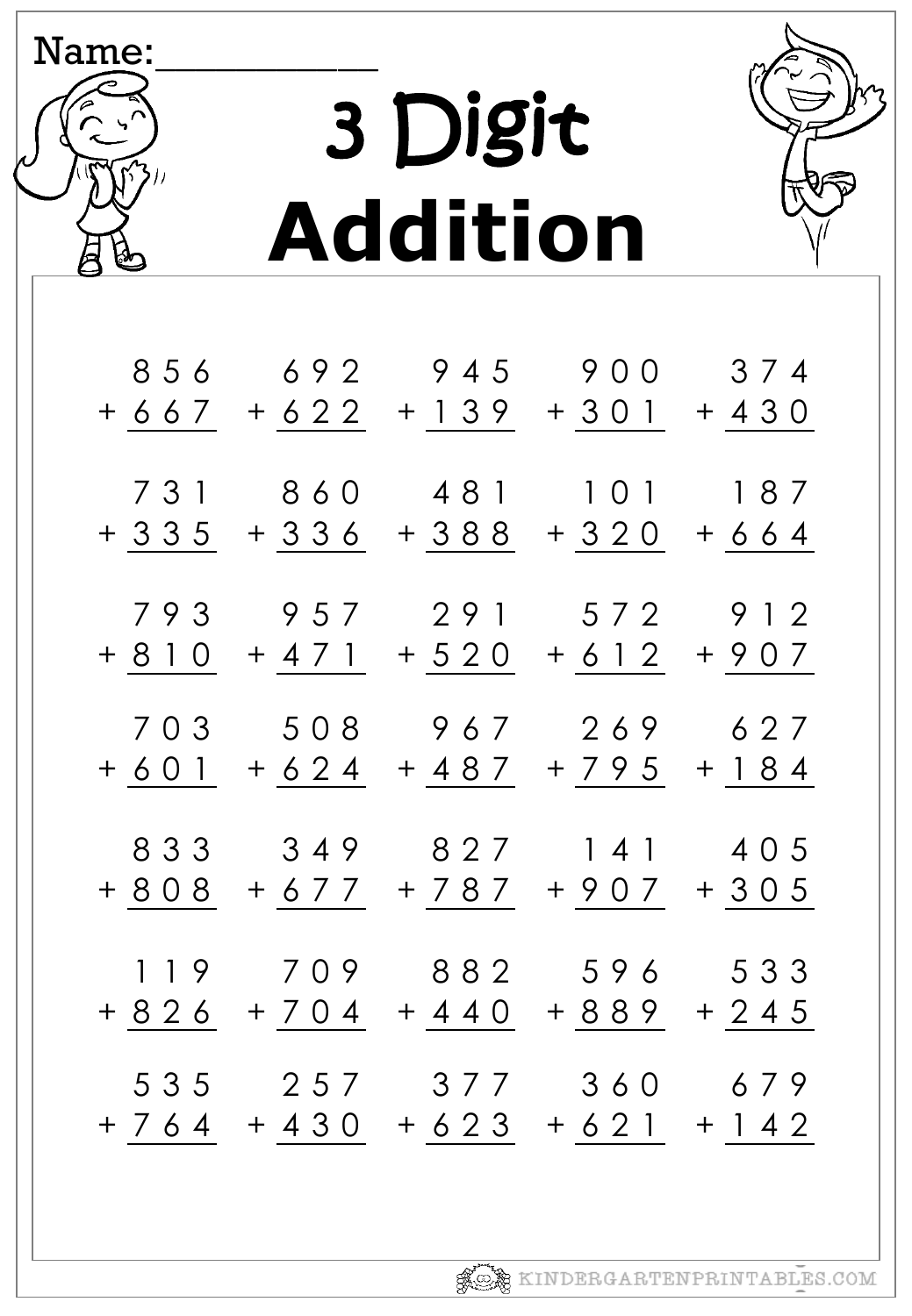

| 252            | 4 1 1          | 349     | 228                        | 659                |
|----------------|----------------|---------|----------------------------|--------------------|
| + 4 1 4        | +760           | $+313$  | $+988$                     | $+256$             |
| 541<br>+ 7 3 1 | 901            | 5 7 5   | 244<br>$+ 246 + 167 + 744$ | 598<br>$+320$      |
| 497            | 419            | 239     | 3 1 8                      | 177                |
| + 5 1 3        | $+855$         | + 8 7 6 | $+847$                     | $+467$             |
| 724<br>+ 4 7 8 | $+340$         | 899 551 | 595<br>$+395 +743$         | 374<br>$+983$      |
| 295            | 370            | 6 1 2   | 789                        | 8 1 4              |
| + 8 0 8        | $+ 592$        |         | $+916 + 737$               | $+209$             |
| 855            | 974            | 209     | 9 1 4                      | 690                |
| + 439          | $+347$         |         | $+813 + 272$               | $+842$             |
| 527<br>$+273$  | 645<br>$+ 658$ | 448     | 903<br>$+695 + 430$        | 181<br>$+$ 1<br>90 |

3 Digit **Addition**

Name: